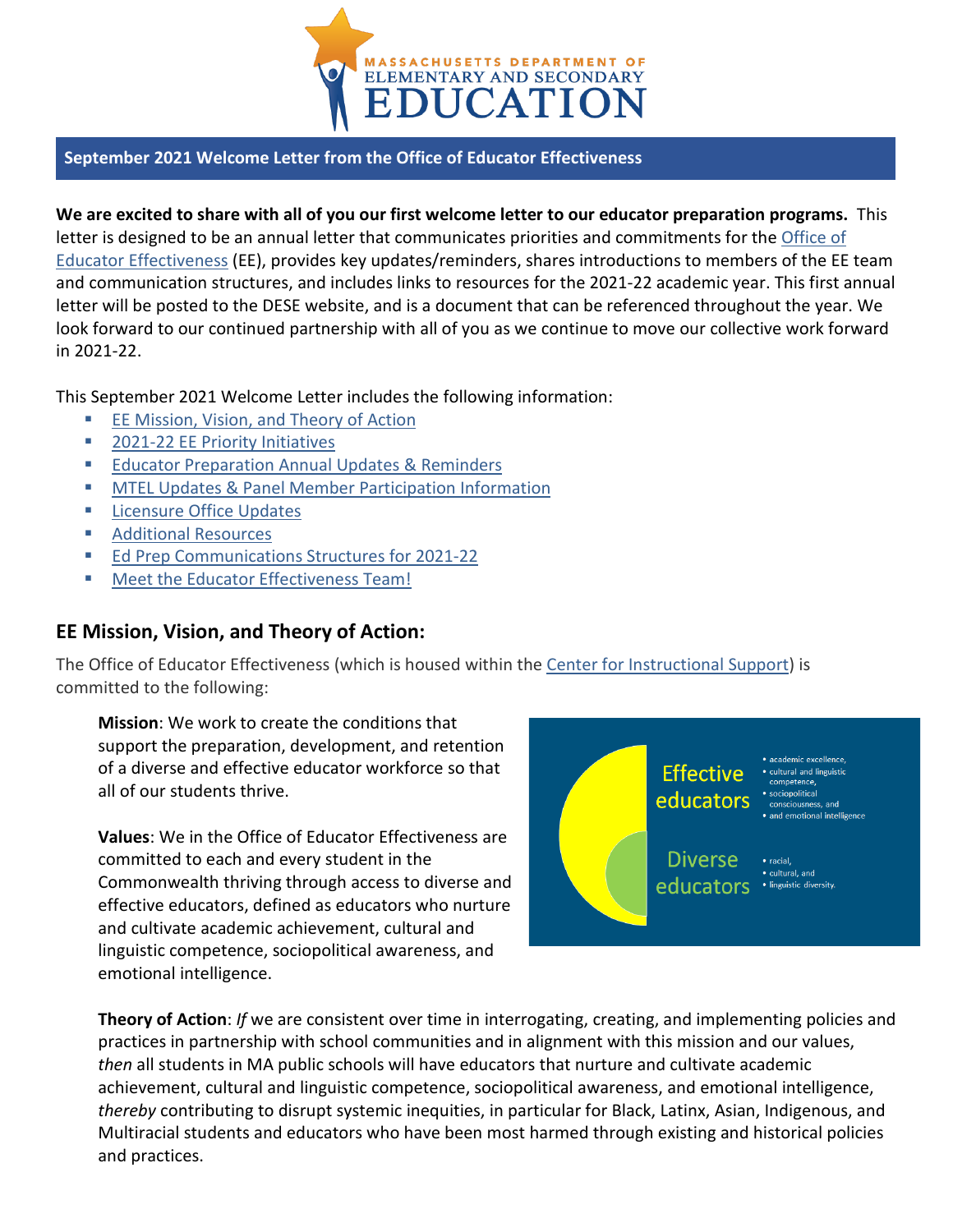### <span id="page-1-0"></span>**2021-22 Priority Initiatives**

As we look to the coming year, the following are **priority initiatives** within the Office of Educator Effectiveness:

- **Program Approval Updates** DESE is developing the next iteration of program approval grounded on a foundation of antiracist practice with deeper instruction and program-level expectations, including a focus on curricular literacy, effective administrative leadership, and early literacy preparation.
	- o **Curriculum Matters** A statewide initiative to expand access to high-quality, standards-aligned curricular materials, [Curriculum Matters](https://www.doe.mass.edu/instruction/impd/) is intended to ensure that all students in Massachusetts enjoy the many benefits of a strong curriculum, and that all educators are positioned to identify and skillfully use high-quality, standards-aligned curricular materials.
	- o **Updates to Administrative Leadership Standards and Expectations** [Updates](https://www.doe.mass.edu/edprep/resources/guidelines-advisories/leadership-guide/) are designed to reflect recent research confirming the important role of school and district leaders, disrupt historical patterns of racial inequity, and promote the use of evidence-based practices.
	- o **Early Literacy** Aligned to the principles of [Mass Literacy,](https://www.doe.mass.edu/massliteracy/) our commitment to strengthening early literacy instruction from preparation through employment is a statewide effort to empower educators with the evidence-based practices for literacy that all students need.
- **Educator Evaluation** DESE is committed to integrating core principles of culturally responsive and evidence-based practice into our understanding of and expectations for effective teaching and leading through updates to the [model rubrics](https://www.doe.mass.edu/edeval/rubrics/default.html) for educator evaluation.
- **IES LDS Grant** DESE is examining the extent to which Massachusetts' teacher preparation and licensing systems produce educators who are effective in improving outcomes for students of color. With support from USED's Institute of Education Sciences, this [3-year research study](https://ies.ed.gov/funding/grantsearch/details.asp?ID=4537) centers the experiences of students of color, defines outcomes beyond standardized test scores, and identifies characteristics of educators who have the greatest impact.
- **MTEL Updates** DESE is working in partnership with our testing vendor, Evaluation Systems of Pearson, and educators in our PK-12 schools and institutions of higher education as we continue t[o update our](https://www.doe.mass.edu/mtel/)  [MTELs](https://www.doe.mass.edu/mtel/) in alignment with the [Subject Matter Knowledge Guidelines](https://www.doe.mass.edu/edprep/domains/instruction/smk-guidelines.docx) and [MA Curriculum Frameworks.](https://www.doe.mass.edu/frameworks/current.html)
- **Pilot of Alternative Licensure Assessments** We are continuing to rollout this important [pilot](https://www.doe.mass.edu/news/news.aspx?id=26384) over the next three years as we work to make additional alternative assessments available to educator candidates.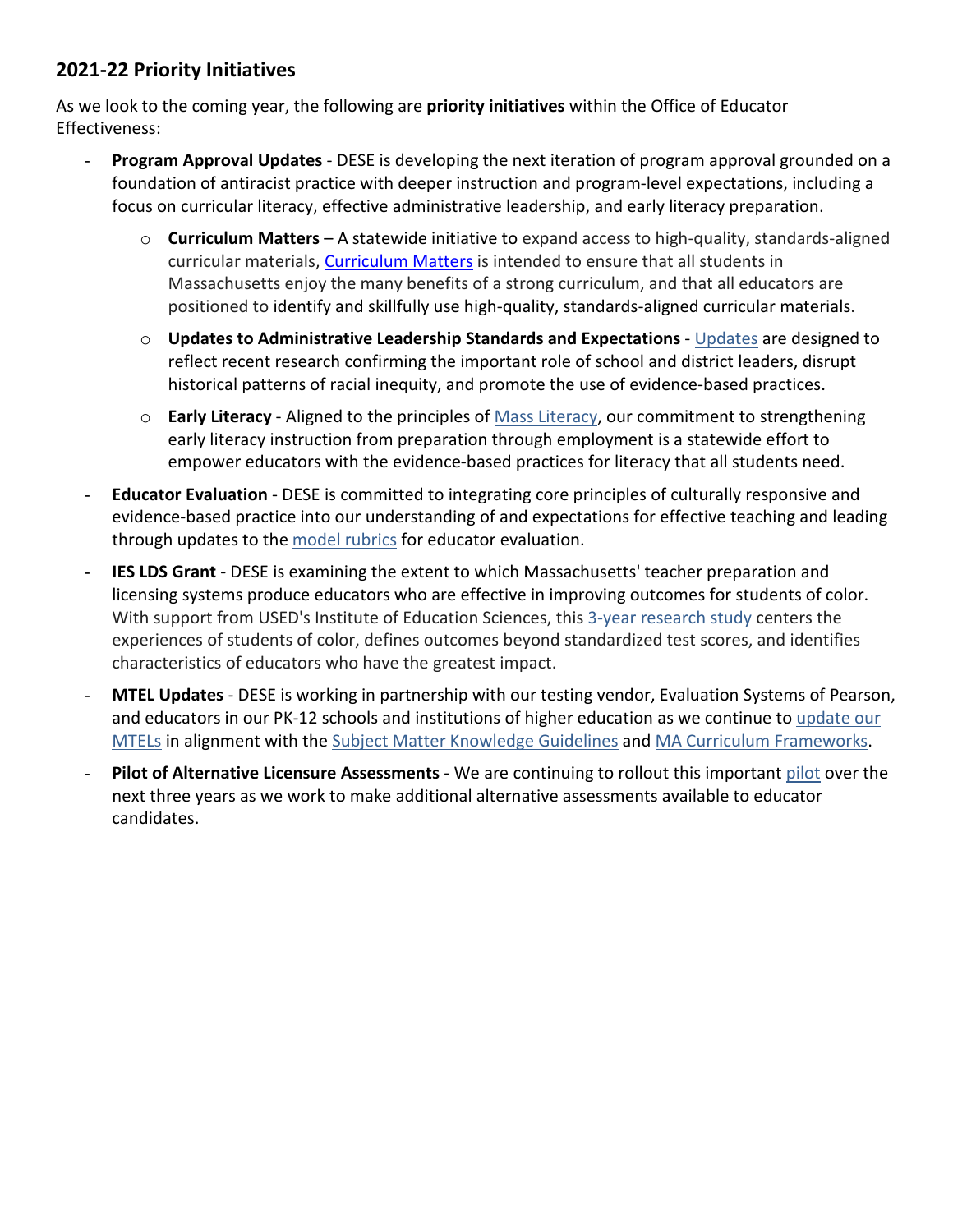# <span id="page-2-0"></span>**Annual Updates/Reminders:**

The following table includes reminders and due dates for annual updates and other responsibilities associated with educator preparation programs. We hope this is a helpful resource for organizational planning purposes.

| <b>Update/Reminder</b>                                                                                                                                                                                                                                                                                                                                                                      | <b>Due Date/Timeline</b>           |
|---------------------------------------------------------------------------------------------------------------------------------------------------------------------------------------------------------------------------------------------------------------------------------------------------------------------------------------------------------------------------------------------|------------------------------------|
| Update contact information for DESE to ensure your SO receives all necessary                                                                                                                                                                                                                                                                                                                | Update as staff shifts             |
| communications.                                                                                                                                                                                                                                                                                                                                                                             | at your organization               |
| Identify the Directory Administrator for your SO.                                                                                                                                                                                                                                                                                                                                           | <b>ASAP</b>                        |
| Review your DESE Profiles. Updates from 2016-2017 will be made in October 2021<br>and will be updated annually going forward. Updated Profiles will include MTEL<br>retake data from Edwin reports.                                                                                                                                                                                         | September 30, 2021                 |
| Update/Verify all <b>EarlyID</b> data to ensure that it accurately reflects your enrollment/<br>completion data. This data will be sent to Pearson on October 15, 2021 to support<br>the generation of SO MTEL pass rate data for Federal Title II reporting. If the data is<br>inaccurate when the data is extracted by DESE, you will then need to update with<br>Pearson and in EarlyID. | October 15, 2021                   |
| Verify MTEL pass rate data in <b>Pearson's</b> system. As a reminder: the username and<br>ID for Pearson is different from the login information for EarlyID.                                                                                                                                                                                                                               | 04/30/2022<br>Available in January |
| Submit data via SAR/Title II survey. Link and requirements to be sent by DESE in<br>February 2022.                                                                                                                                                                                                                                                                                          | 04/30/2022                         |
|                                                                                                                                                                                                                                                                                                                                                                                             | Available in February              |
| Submit annual Candidate Assessment of Performance (CAP) data. For those using                                                                                                                                                                                                                                                                                                               | 07/15/2022                         |
| the <b>Online Platform</b> , all cycles must be complete by 07/15/2022. For those not using<br>the Online Platform, all data must be uploaded by 07/15/2022.                                                                                                                                                                                                                                | Available all year                 |

### <span id="page-2-1"></span>**2021-22 MTEL Updates and Panel Member Participation Information**

| <b>MTEL Updates</b>                                                                                             | <b>Test/Date</b>                                                                                                                                                                   |
|-----------------------------------------------------------------------------------------------------------------|------------------------------------------------------------------------------------------------------------------------------------------------------------------------------------|
| We are seeking Massachusetts<br>educators to participate in the following<br><b>MTEL Item Review Committees</b> | Elementary Mathematics - October 26 <sup>th</sup> & October 27 <sup>th</sup><br>$\bullet$<br>Earth and Space Science – November 17 <sup>th</sup> and 18 <sup>th</sup><br>$\bullet$ |
| We are also seeking Massachusetts<br>educators to participate for the<br>following Qualifying Score Conference  | Digital Literacy & Computer Science - November 8th & 9th                                                                                                                           |
| We are also working to schedule the                                                                             | <b>Bias Review</b><br>Chemistry<br>$\bullet$                                                                                                                                       |
| following MTEL Item Review Committees                                                                           | <b>Secondary Mathematics</b><br>English<br>$\bullet$                                                                                                                               |
| and seeking Massachusetts educators                                                                             | <b>Middle School Mathematics</b><br>Early Childhood<br>$\bullet$<br>$\bullet$                                                                                                      |
| for these as well.                                                                                              | Middle School Humanities<br><b>Physics</b><br>$\bullet$                                                                                                                            |
|                                                                                                                 | <b>General Science</b><br><b>General Curriculum</b>                                                                                                                                |
|                                                                                                                 | Technology/Engineering<br>History/Social Science                                                                                                                                   |
|                                                                                                                 | <b>Reading Specialist</b><br><b>Biology</b>                                                                                                                                        |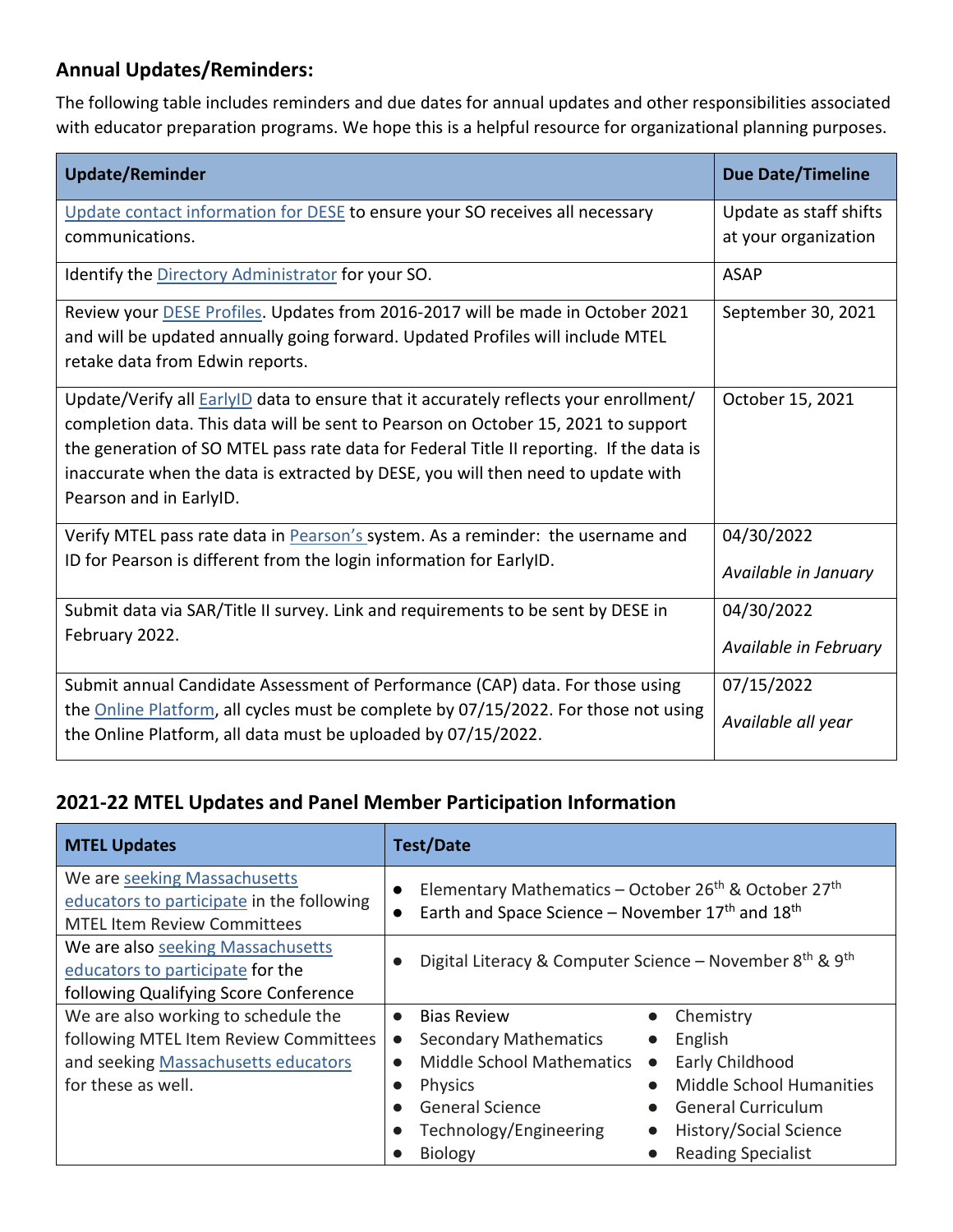#### **Panel Member Participation Information**

Committees will typically meet over the course of two days, from 7:30 a.m. to 5:00 p.m. each day. We seek participants who are:

- Committed to centering racial equity in their teaching and/or leadership;
- Educators who hold a license in one of the fields above and who have recently worked in classrooms and/or faculty from educator preparation programs.

We are committed to centering voices in these MTEL committees who have been historically marginalized in public education. To that end, we strongly encourage Black, Indigenous, LatinX, Asian other educators of color, and members of other historically marginalized groups to apply.

If you are interested in serving on one of the above committees[,](https://www.cvent.com/d/hcq2tt) [please complete an application here.](https://www.cvent.com/d/hcq2tt) Benefits of Participation Include:

- Receive substitute reimbursement for your school (public school educators only),
- Have the opportunity to make a difference in Massachusetts teacher development and performance,
- Have the opportunity for professional growth and collaboration with educators in your field.

We look forward to receiving your application soon. If you have questions or need additional information, please contact Robyn Kaczowka at [evaluationsystemscrg@pearson.com.](mailto:evaluationsystemscrg@pearson.com)

### <span id="page-3-0"></span>**Licensure Office Updates:**

| <b>Update</b>        | <b>Description</b>                                                                                                                                                                                                                                                                                                                                                                            |
|----------------------|-----------------------------------------------------------------------------------------------------------------------------------------------------------------------------------------------------------------------------------------------------------------------------------------------------------------------------------------------------------------------------------------------|
| <b>Batch Process</b> | DESE offers the batch process for approved programs. However, batching may not be<br>necessary given the following:                                                                                                                                                                                                                                                                           |
|                      | the ability for applicants and authorized program staff to upload transcripts and<br>other supporting documents,<br>the electronic endorsement of the program                                                                                                                                                                                                                                 |
|                      | the new ability to verify a bachelor's degree when it has been earned at your<br>institution, and                                                                                                                                                                                                                                                                                             |
|                      | reduced processing times in the Licensure Office.                                                                                                                                                                                                                                                                                                                                             |
|                      | TIP: when submitting a batch, check candidates' status in ELAR prior to submitting the<br>request since many candidates have already been licensed by the time the Licensure<br>Office receives the batch.                                                                                                                                                                                    |
| Emergency<br>License | The last day to apply for and receive an Emergency license is Sunday, December 12,<br>2021. News Article - Massachusetts Department of Elementary and Secondary<br><b>Education.</b> The Department is sending letters to Emergency license holders and<br>Principals that have hired Emergency license holders in an effort to support their moving<br>to an initial or provisional license. |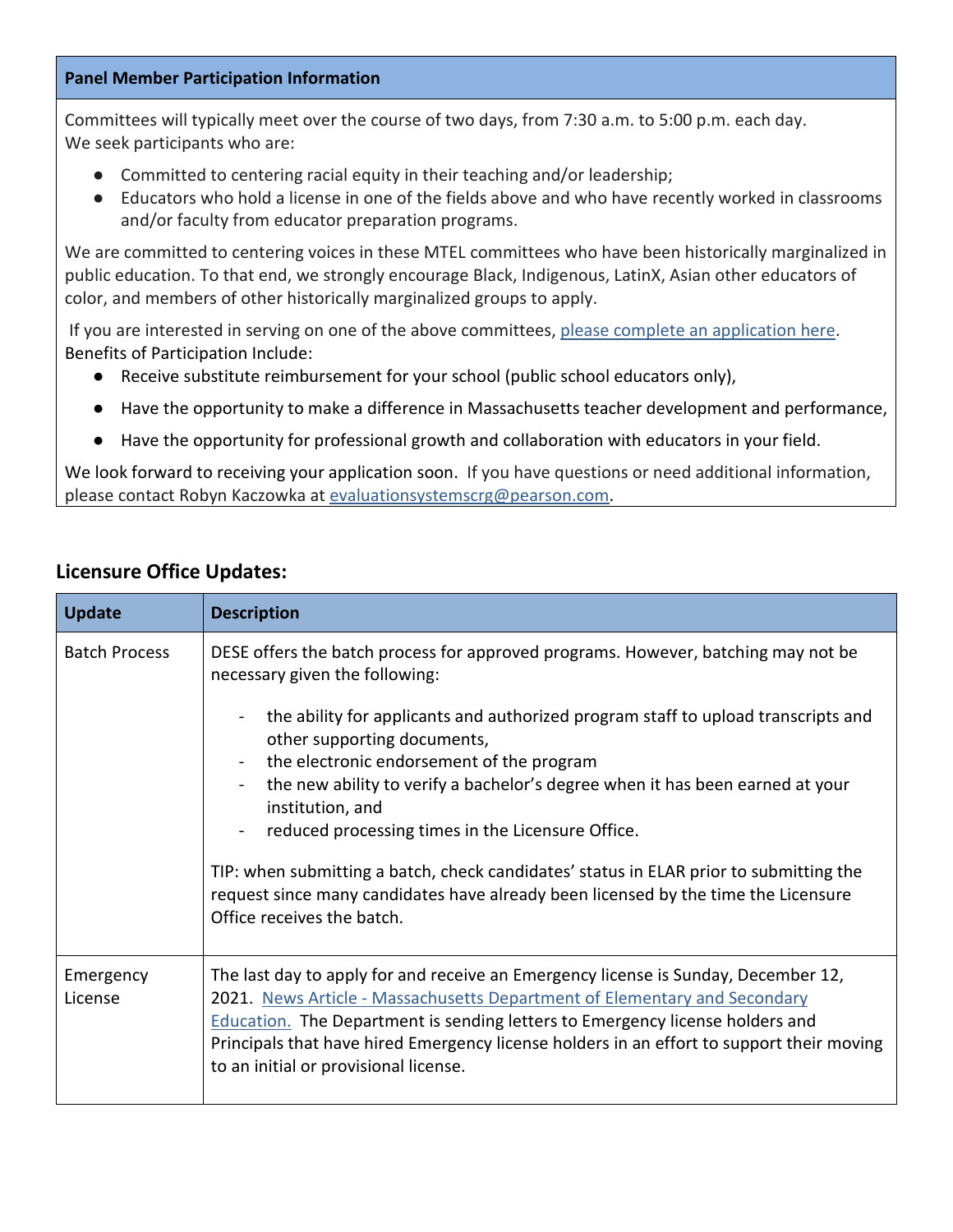## <span id="page-4-0"></span>**Additional Resources:**

| <b>Resource</b>                | <b>Description</b>                                                                |
|--------------------------------|-----------------------------------------------------------------------------------|
| Annual reporting cycle         | This visual communicates the annual cycle of data collection and reporting.       |
| <b>Edwin Analytics</b>         | The platform for issuing Edwin reports has been updated. Accessing these reports  |
| Reports are designed           | remains the same and many of the reports look very similar as we aimed to         |
| to support ongoing             | balance consistency with enhancements to improve your Edwin experience. DESE      |
| continuous                     | was able to make improvements to some reports based on feedback from SOs.         |
| improvement efforts.           |                                                                                   |
| <b>Ed Prep Policy Advisory</b> | This advisory provides guidance on policy and practice implications for educator  |
| - April 2021 COVID-19-         | preparation for the 2021-2022 school year, given the continued impacts related to |
| <b>Related Impacts on Ed</b>   | the COVID-19 state of emergency and related concerns surrounding the public       |
| Prep in 2021-2022              | health pandemic.                                                                  |
| <b>DESE Profiles</b>           | Updated data will be posted on the EdPrep Profiles page in October and annually   |
|                                | going forward. Updated Profiles will include MTEL retake data from Edwin reports. |

## <span id="page-4-1"></span>**Communication Structures for 2021-22:**

To ensure equitable access to information, the following communication channels will be used in 2021-22 to provide timely updates and to learn more about the ongoing work at Sponsoring Organizations.

| <b>Monthly Open Meetings</b><br>See 2021-22 schedule here                                                                                                                  | These are opportunities to share updates from DESE, and for EdPrep<br>colleagues to share with and learn from one another. This is not a space for<br>questions about individual SO challenges/specific candidates.                                                                                            |
|----------------------------------------------------------------------------------------------------------------------------------------------------------------------------|----------------------------------------------------------------------------------------------------------------------------------------------------------------------------------------------------------------------------------------------------------------------------------------------------------------|
| <b>Massachusetts Association</b><br>of Colleges for Teacher<br><b>Education (MACTE)</b>                                                                                    | DESE attends bi-annual conferences, providing updates as requested.<br>Additionally, DESE staff will attend two meetings per semester.                                                                                                                                                                         |
| <b>Commonwealth Teacher</b><br><b>Education Consortium</b><br>(COMTEC)                                                                                                     | DESE staff will attend two meeting per semester. COMTEC will send questions<br>as needed that DESE can reply to in writing and share with all SO's.                                                                                                                                                            |
| <b>Standing Committee on</b><br><b>Professional Education</b><br>(SCOPE)                                                                                                   | DESE staff will attend monthly meetings.                                                                                                                                                                                                                                                                       |
| <b>Monthly Educator</b><br><b>Effectiveness Newsletter</b>                                                                                                                 | DESE will issue the first newsletter in October. This newsletter is for both<br>educator preparation programs and PK-12 educators, and feature articles on<br>K12 Happenings, Preparing Educators, COVID Corner, and Research.                                                                                 |
| <b>DESE Support Inboxes -</b><br>support for questions not<br>answered through the DESE<br>website, newsletters, etc.<br>Please seek out information<br>prior to emailing. | EducatorPreparation@mass.gov for questions regarding educator<br>$\bullet$<br>preparation.<br>pal@mass.gov for questions specifically regarding the Performance<br>$\bullet$<br>Assessment for Leaders (PAL).<br>TestHelp@doe.mass.edu for question re: MTEL and MTEL Alternative<br>$\bullet$<br>Assessments. |